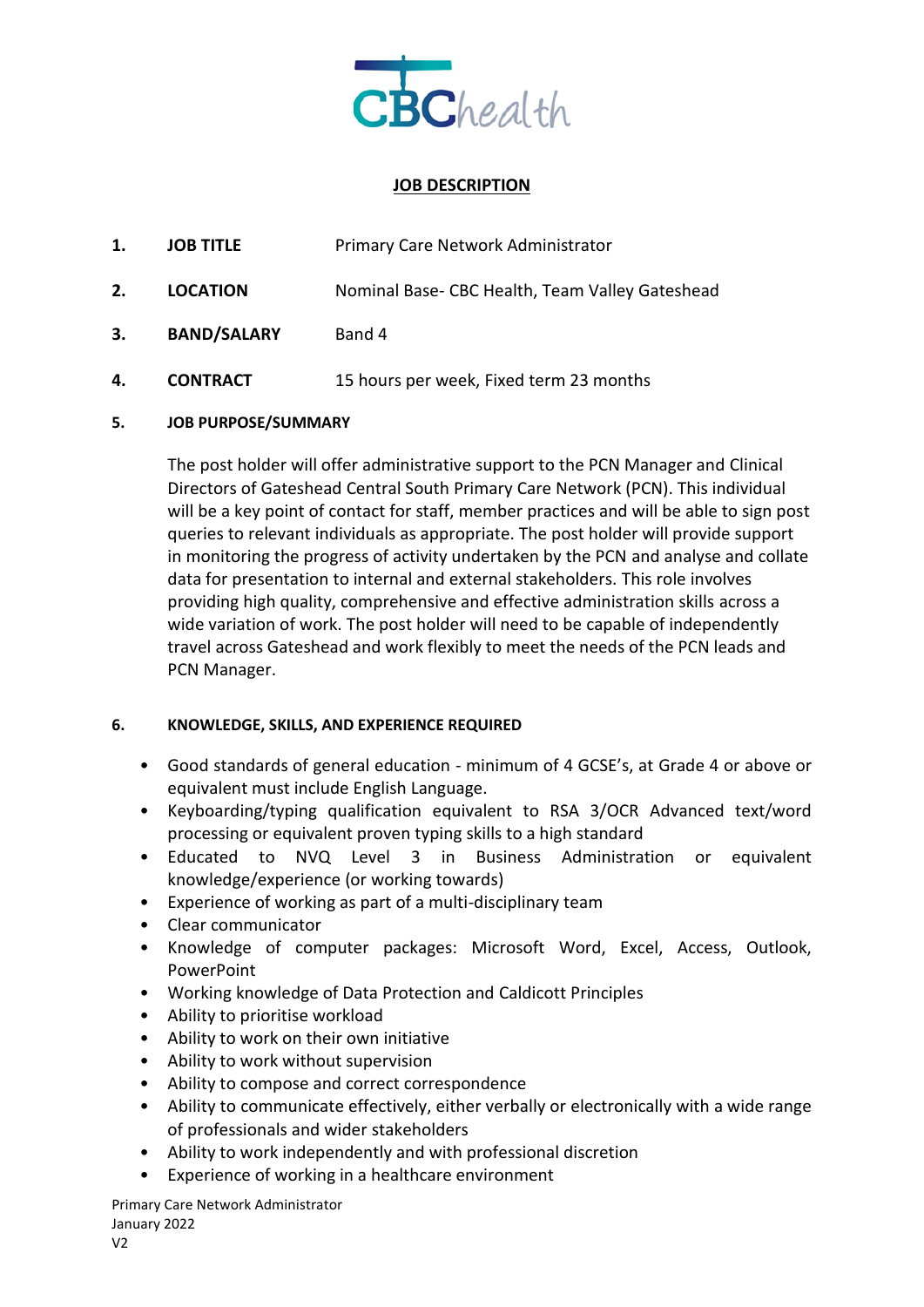- Daily requirements to sit at desk and use computer/VDU for multiple purposes
- Excellent organisational skills
- Strong interpersonal skills and the ability to build relationships with stakeholders, including all staff, board members, internal and external partners

# **7. MAIN DUTIES AND RESPONSIBILITIES**

# Operational Responsibilities

- Provide direct support to the PCN Business Manager and Clinical Directors
- Organise meetings or events related to any PCN activity.
- Support implementation of initiatives through timely and relevant information analysis and administrative support.
- Deliver against agreed objectives, achieving quality outcomes

## Functional Responsibilities

- To prepare, produce, review and circulate all documents required for meetings in a timely fashion and to a high standard.
- Minute meetings where required. Drawing up action points, circulating and chasing outcomes.
- Developing and managing implementation plans
- Managing and appropriately distributing mail via an NHS email account.
- Supporting PCN members with all other reasonable administration requests.
- Answering queries and questions in a timely fashion, signposting as required
- Being polite, courteous and professional in customer and stakeholder communications
- Be accountable for the designated portfolio of work

## Information Management

- Carry out timely and accurate information analysis and reporting on agreed areas of portfolio and present findings in an agreed manner.
- Develop and maintain electronic systems and/or databases required for the role.
- Maintain all administrative and information resources in keeping with local and national guidance.
- Use and management of GP Teamnet PCN portal

## Communication and Relationships

- Maintain positive relationships with a broad range of internal and external stakeholders. This includes but is not limited to:
- Participating in relevant internal and external working groups and initiatives to provide information to inform the development and delivery of the PCNs strategic objectives.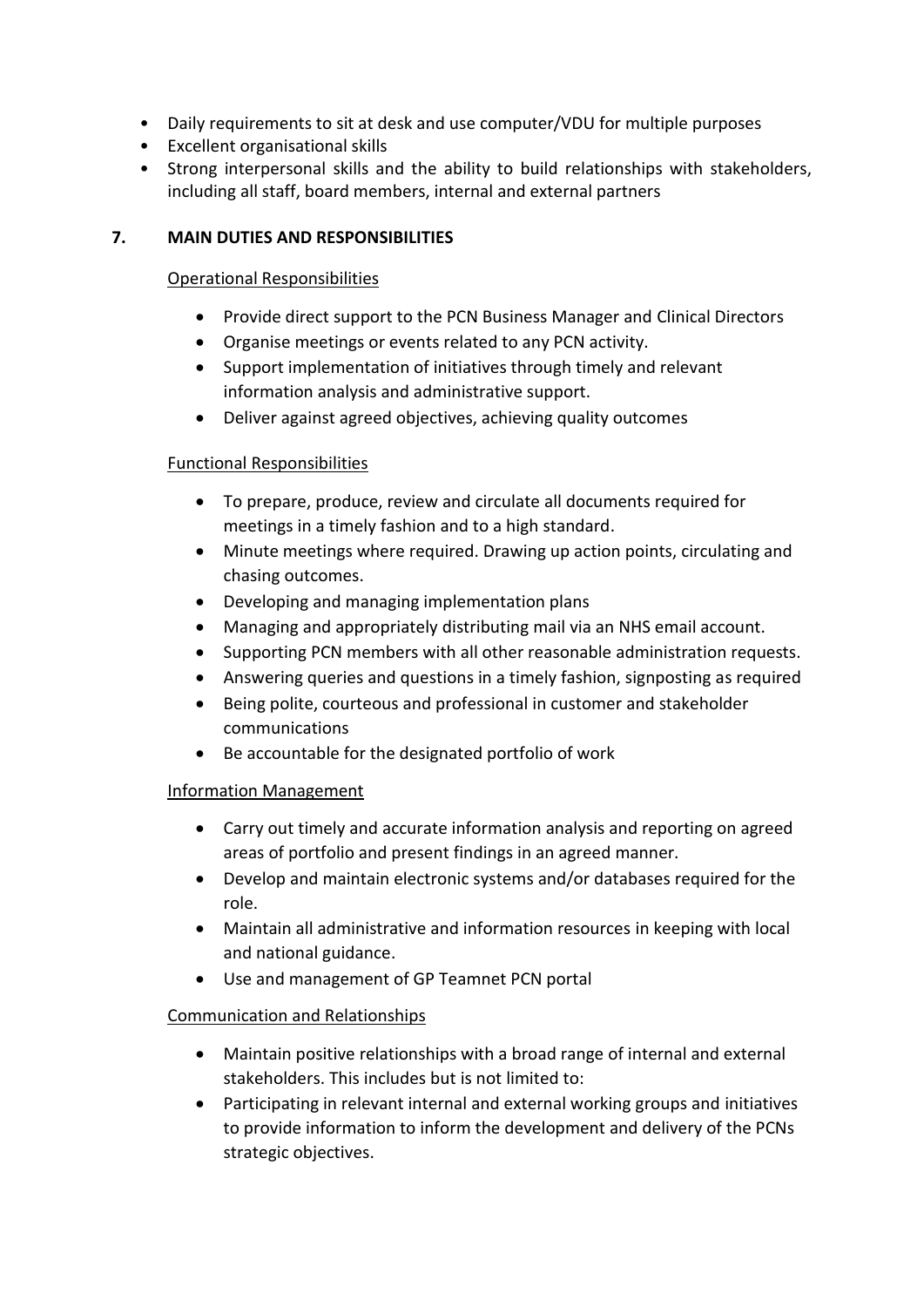- Work collaboratively across organisations to develop and implement project management processes and data collection systems that will provide accurate and timely data.
- Communicate information and issues, including briefings and reports to support the development of the PCN.
- Be capable of working autonomously but also as part of a team

# **8. CONFIDENTIALITY**

In the course of their work the post-holder will have access to confidential information relating to the company, its staff, stakeholders, and patients. All such information must be treated as highly confidential, and any breach will be subject to disciplinary action. In addition, the nature of this role may mean that the post holder also has access to information regarding local general practices and this should also be treated as confidential.

Must abide by Caldicott Guardian rules and information governance policies and procedures

## **9. COMMUNICATIONS AND WORKING RELATIONSHIPS**

- Excellent communication skills with all staff including:
	- o Clinical Directors of PCN
	- o PCN Business Manager
	- o PCN Board Members and constituent practices
	- o PCN Staff
	- o Primary Care Collaboration Team
	- o CBC Senior Managers
	- o CBC Staff
	- o GP practices across Gateshead
	- o NGCCG
	- o CCG Facilitators
	- o LA colleagues
	- o GHNFT Colleagues
	- o Internal and external stakeholders
	- o Confident communicator internal and external to the organisation, ability to deal with difficult situations professionally
	- o Ability to remain calm under pressure

## **10. PERSONAL AND PEOPLE DEVELOPMENT**

The post-holder will participate in any training implemented by CBC Health as part of their employment relevant to the needs of this post, and in line with the companies policies and procedures

Is responsible with the PCN Manager for appraisal and self-agreed development outcomes

Must participate in CBC's appraisal and workforce development plans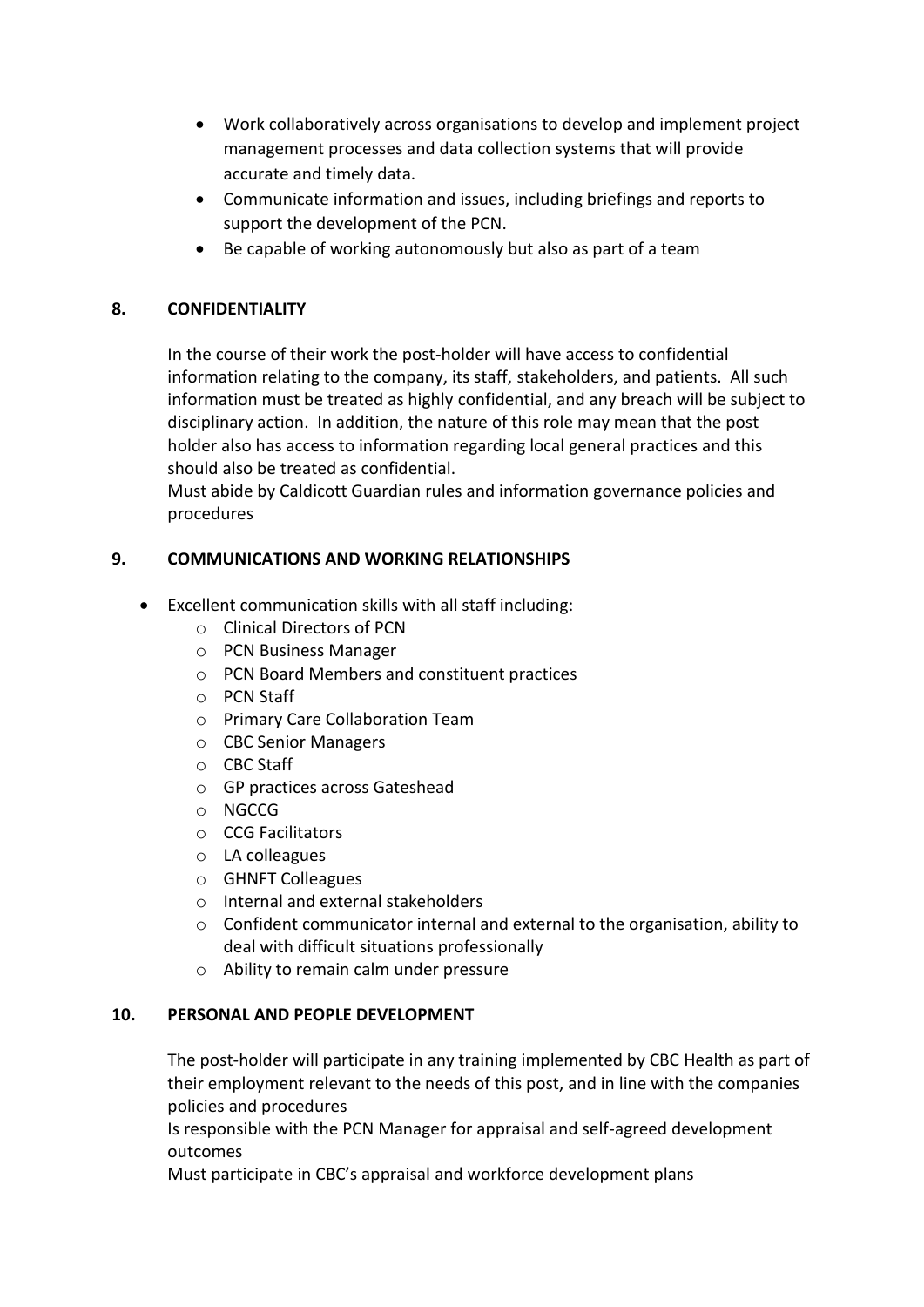May be required to support in the development of others/more junior/trainee staff Must undertake any training required to fulfil this post

### **11. WORKING CONDITIONS:**

- Frequent use of VDU
- Occasionally exposed to verbal/violence and aggression
- Working autonomously
- Working as part of a team
- Regular Interruptions when concentrating
- Time constraints
- Working in confined spaces at times
- Independent travel potentially in unpredictable weather
- Working to competing deadlines and priorities

### **12. HEALTH AND SAFETY RESPONSIBILITY**

It is the responsibility of the individual to work in compliance with all current health and safety legislation and the company's Health and Safety Policy and to attend any training requirements both statutory and mandatory in line with the company's legal responsibility to comply with the Health and Safety and Welfare at Work Act 1974.

#### **13. INFECTION CONTROL**

It is the responsibility of all individuals to comply with infection control policies and to attend any appropriate training requirements in line with the company's responsibility to comply with Government Directives, including COVID-19 regulations.

#### **14. PRIVACY & DIGNITY & RESPECT AND EQUALITY OF OPPORTUNITY**

CBC Health is committed to ensuring that all current and potential staff, patients, and visitors are treated with dignity, fairness, and respect regardless of gender, race, disability, sexual orientation, age, marital or civil partnership status, religion or belief or employment status. Staff will be supported to challenge discriminatory behaviour.

#### **15. PROFESSIONAL CODE OF CONDUCT**

To abide by the Code of Practice of Professional body as published by the relevant regulatory body.

#### **16. PARTNERSHIP WORKING**

CBC Health delivers services with Partner organisations as part of Gateshead Care Partnership. The other Partner organisations are made up of, QE Trust, Gateshead Local Authority, CNTW (Mental Health Trust) and Newcastle Hospital Trust.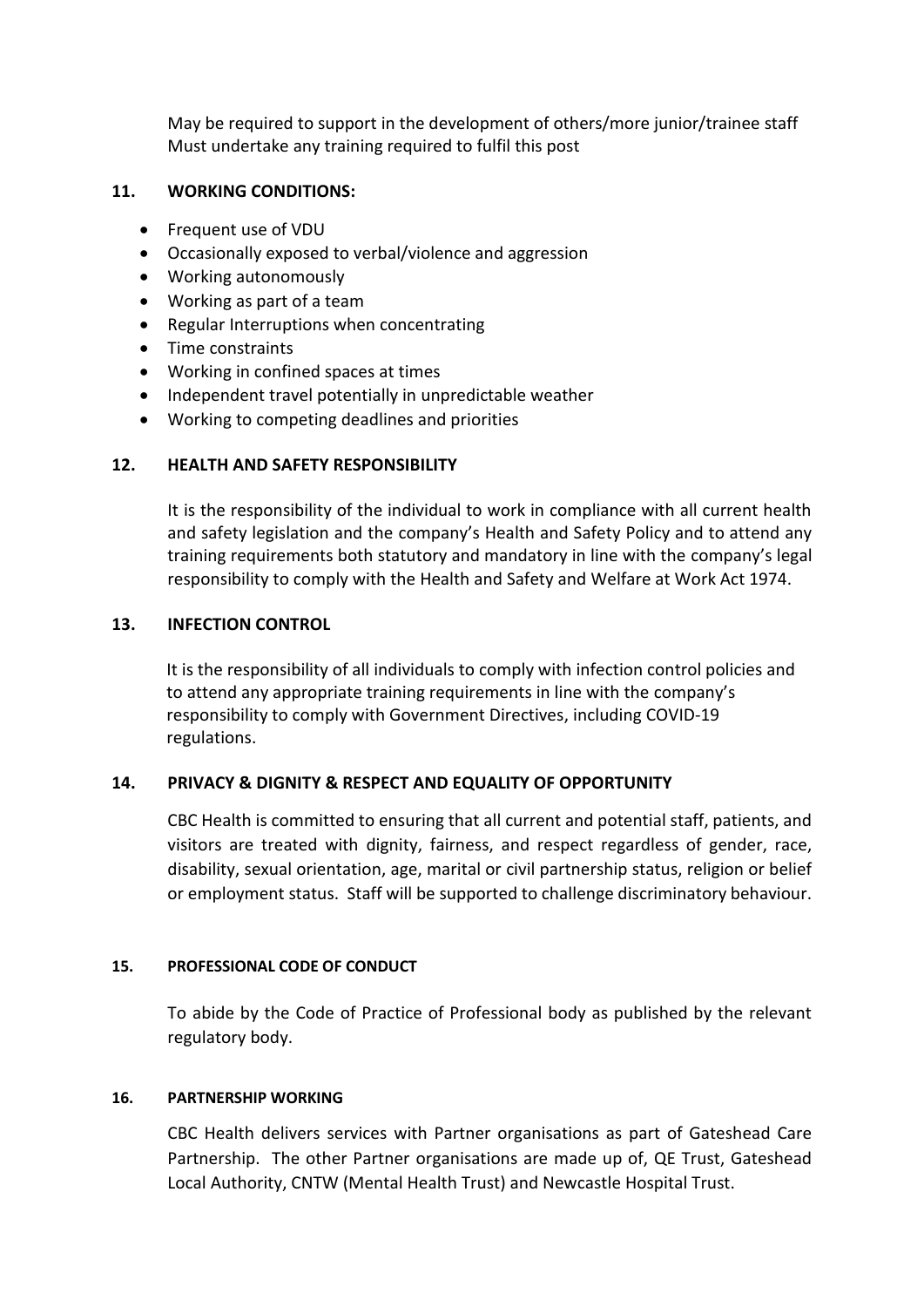Collaboration, mutual respect, and trust are fundamental to successful partnership working.

All staff employed into the company will frequently be working across organisational boundaries to ensure patient safety is paramount, and pathways of care are seamless and inclusive. All staff are expected to work professionally, respectfully and in collaboration with the partners and with frequent contact with voluntary and third sector organisations.

### **17. GENERAL**

This job description is intended as a guide to the principal duties and responsibilities for the post and should not be considered an exhaustive list. It is subject to change in line with future development of the company.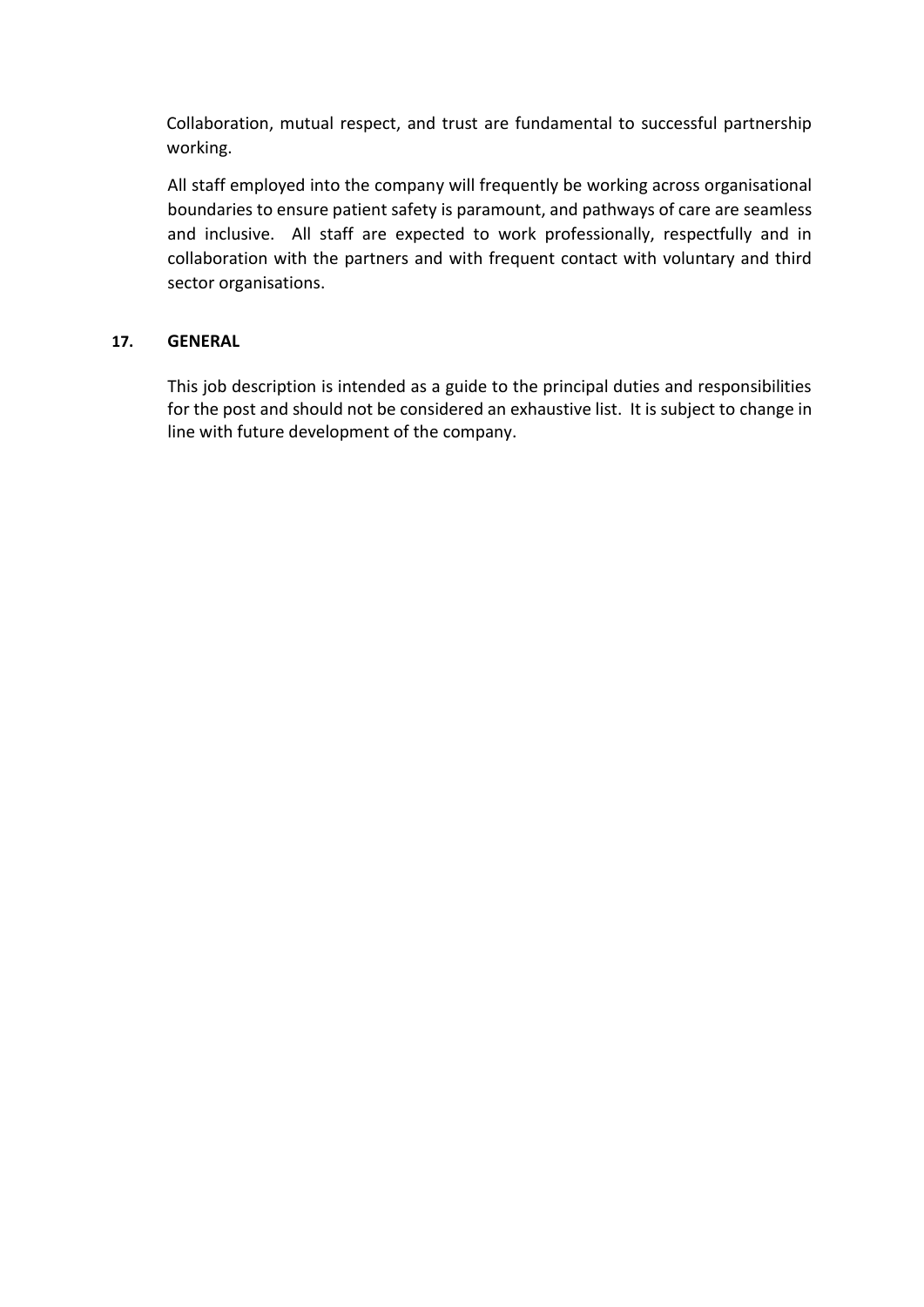# **PERSON SPECIFICATION**

# Primary Care Network Administrator

| <b>Criteria</b>                           | <b>Description</b>                                                                                                                                          | <b>Essential</b> | <b>Desirable</b> | Method of<br><b>Assessment</b> |
|-------------------------------------------|-------------------------------------------------------------------------------------------------------------------------------------------------------------|------------------|------------------|--------------------------------|
|                                           | Good standards of general<br>education - minimum of 4 GCSE's,<br>at Grade 4 or above or equivalent<br>must include English Language                         |                  |                  | A/C                            |
| <b>Qualifications</b>                     | Keyboarding/typing<br>qualification equivalent to RSA<br>3/OCR Advanced text/word<br>processing or equivalent<br>proven typing skills to a high<br>standard |                  |                  | A/C                            |
|                                           | Educated to NVQ Level 3 in<br><b>Business</b><br>Administration<br>or<br>equivalent knowledge/experience<br>(or working towards                             |                  |                  | A/C                            |
|                                           | Experience of working as part of a<br>multi-disciplinary team                                                                                               |                  |                  | A/I                            |
|                                           | Clear communicator                                                                                                                                          | V                |                  | A/I                            |
|                                           | Knowledge of computer packages:<br>Microsoft Word, Excel, Access,<br>Outlook, PowerPoint                                                                    |                  |                  | A/I                            |
|                                           | Ability to prioritise workload                                                                                                                              |                  |                  | A/I                            |
| <b>Skills knowledge</b><br>and experience | Ability to work on their own<br>initiative                                                                                                                  |                  |                  | A/I                            |
|                                           | Ability<br>without<br>to<br>work<br>supervision                                                                                                             |                  |                  | A/I                            |
|                                           | Ability to compose and correct<br>correspondence                                                                                                            |                  |                  | A/I                            |
|                                           | Ability<br>communicate<br>to<br>effectively, either verbally or<br>electronically with a wide range of<br>professionals<br>and<br>wider<br>stakeholders     |                  |                  | A/I                            |